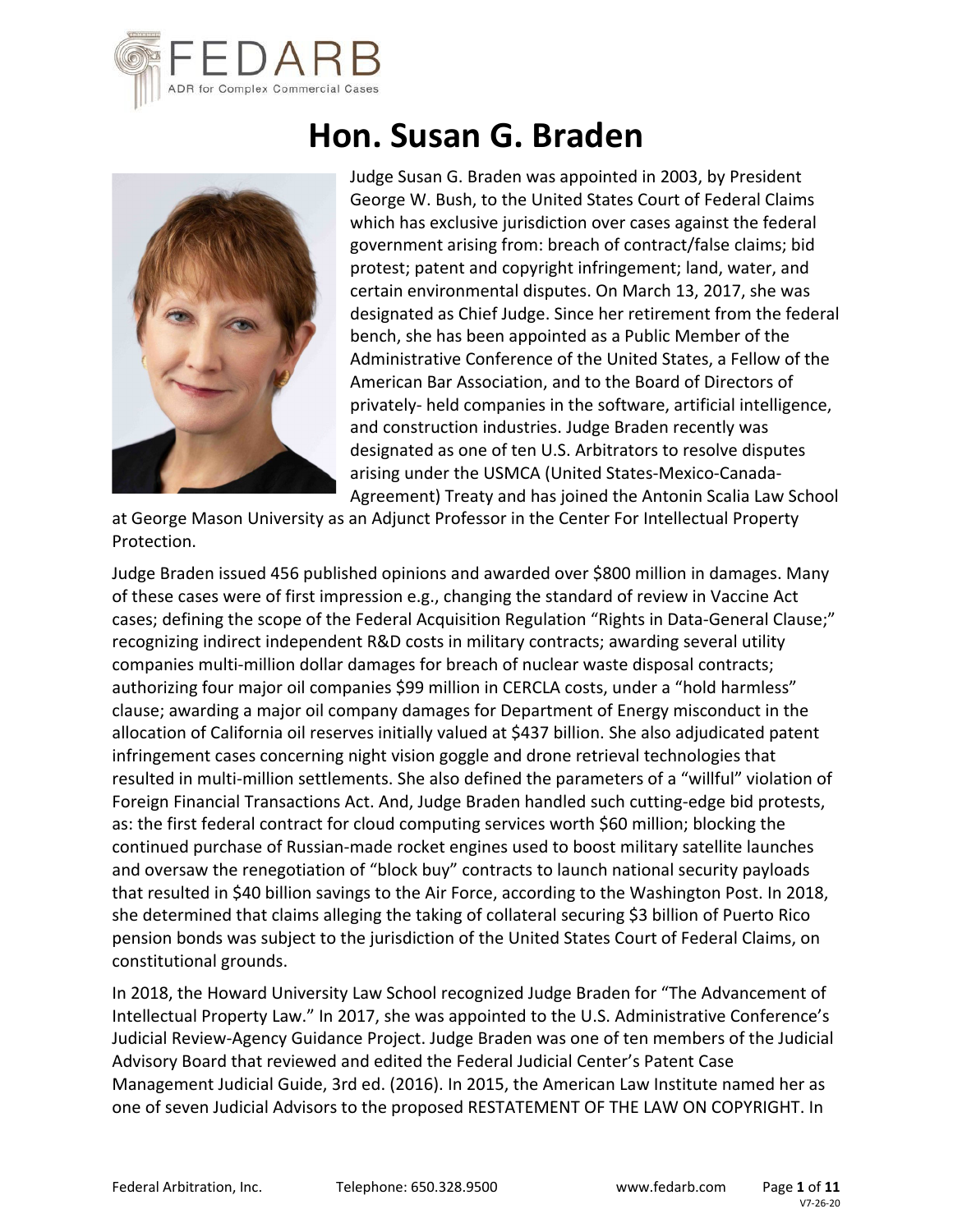

2013, Judge Braden was named to the American Intellectual Property Law Association's Judge's Special Committee and Chair of the Court's Advisory Council's Intellectual Property Committee to draft the Court's new Patent Rules. In 2012, she received the Linn Inn Alliance Distinguished Service Medal at the NY Intellectual Property Lawyers Association Annual Dinner. In 2012, she was named Chair of the ABA's Section of Intellectual Property Law Task Force on Small Patent Claims. During 2010‐11, Judge Braden served as President of the Giles S. Rich American Inn of Court, affiliated with the Federal Circuit. From 2009‐12, she served on the ABA's Judges' Standing Committee on Ethics and Professional Responsibility. In 2007, she was elected as a Member of the American Law Institute and worked on the RESTATEMENT OF LAW THIRD, RESTITUTION AND UNJUST ENRICHMENT and, in 2004, was recognized as a Senior Fellow of the ABA's Administrative Law and Regulatory Section.

Judge Braden began her legal career in the Department of Justice's Antitrust Section, where she led grand juries and litigated criminal price‐fixing and merger cases. In 1981, she joined the Reagan Administration, serving as Counsel to two Chairmen of the Federal Trade Commission. In 1984, she entered private practice, representing clients in litigating statutory, administrative, and constitutional cases before federal and state trial and appellate courts. In particular, her work litigating transformational copyright and trade secret cases concerning computer software in the United States and France received favorable notice in the Wall Street Journal, New York Times, and National Law Journal. She also represented small and mid‐sized manufacturing firms before almost every federal agency, testified before Congress, served as a Special Assistant Attorney General for the State of Alabama, and was a principal lobbyist for the Emergency Oil and Steel Loan Guarantee Act of 1999, that established a \$1 billion federal loan guarantee program to assist bankrupt and troubled steel mills and small oil companies.

Judge Braden received a B.A. degree (1970) and J.D. degree (1973) from Case Western Reserve University. She also attended post graduate courses at the Harvard Law School in the summer of 1978 and will complete a Certificate in Business Administration from Georgetown University in 2020.

# **Areas of Expertise:**

- ANTITRUST
- CONSTRUCTION
- CONTRACTS
- **•** ENVIRONMENTAL/CERCLA
- IP (TRADEMARK & COPYRIGHT)
- LICENSING (SOFTWARE & TECHNOLOGY)
- OIL, GAS, ENERGY AND WATER
- PATENT
- REAL ESTATE (LAND & WATER)
- TRADE SECRET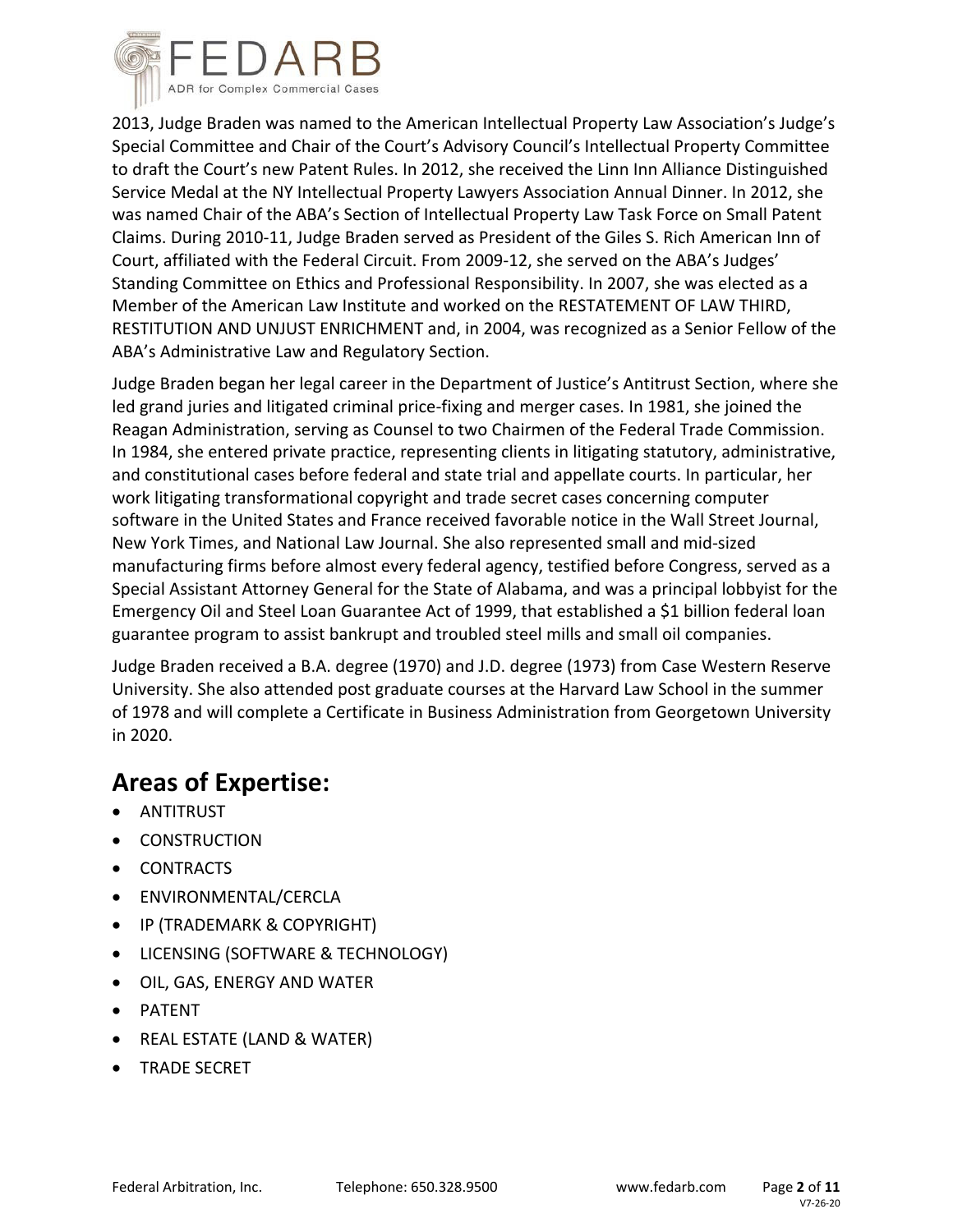

# **SELECTED JUDICIAL OPINIONS (2003‐2018):**

#### **CONSTRUCTION AND COMMERCIAL CONTRACTS:**

- Anthem Builders v United States, 121 Fed. Cl. Fed. Cl. 15 (2015) jurisdiction, acceptability of bid bonds by individual surety, performance and payment bonds.
- American Capital Corp. v. United States, 58 Fed Cl. 398 (2003); 59 Fed. Cl. 563 (2004); 60 Fed. Cl. 294 (2004) 65 Fed. Cl. 241(2005); 66 Fed. Cl. 315(2005) – series of opinions concerning jurisdiction, Financial Institution Reform Recovery & Enforcement Act, breach of contract, awarding \$41 million damages.
- ATK Thiokol, Inc., v. United States, 68 Fed. Cl. 612 (2005); 72 Fed. Cl. 306 (2006); 76 Fed. Cl. 654 (2007)‐ series of opinions concerning jurisdiction, defining scope of the Federal Acquisition Regulation "Rights in Data‐General Clause;" first recognition of indirect independent R&D costs in military contracts (launch vehicles).
- AT&T Corp. and Lucent Technologies v. United States, 69 Fed Cl. 547 (2006); 69 Fed Cl. 675 (2006); 76 Fed. Cl. 297 (2007)‐ series of opinions determining that whether the sale of some, but not all, of the assets of a business unit was a "segment closing" under the Amended Cost Accounting Standard 413 required a fact‐based inquiry.
- Google, Inc. and Onix Networking Corp. v. United States, 95 Fed Cl. 661 (2011) enjoining Department of Interior's \$60 million award of first cloud computing contract for violating the Competition In Contracting Act and restricting competition by imposing an "organized lock‐in" on the agency.
- Hamilton Securities Advisory Services, Inc. v. United States, 60 Fed. Cl. 144 (2004); 60 Fed. Cl. 161(2004); 60 Fed. Cl. 296 (2004) – series of opinions concerning jurisdiction, contract for financial advisory services with HUD did not require contractor to design and run an optimization model creating a "bid floor" to achieve maximum proceeds in the auction of mortgage notes.
- Housing Authority of the County of Santa Clara v. United States, 125 Fed. Cl. 557 (2011), 126 Fed. Cl. 450 (2016) – granting plaintiff summary judgment and \$110.2 million damages in breach of contract/ Omnibus Appropriations Act of 2009.
- Maryland Enter. LLC v. United States, 116 Fed. Cl. 68 (2014) breach of contract case, Anti-Assignments Act, anticipatory repudiation, cardinal change.
- Space Expl. Techs. Corp. v. United States, 116 Fed. Cl. 385 (2014), 2015 WL 176629 enjoined purchase of Russian‐ made rocket engines used by the Air Force to boost Evolved Expendable Launch Vehicles in violation of Executive Order 13,661 (imposing sanctions on certain Russian individuals) and oversaw the renegotiation of \$70 billion "block buy" contracts, resulting in \$40 billion savings to DOD, according to the Washington Post.
- Walsh Construction v. United States, 140 Fed. Cl. 385 (2018) summary judgment for Government in differing site condition and breach of good faith and fair dealing claims.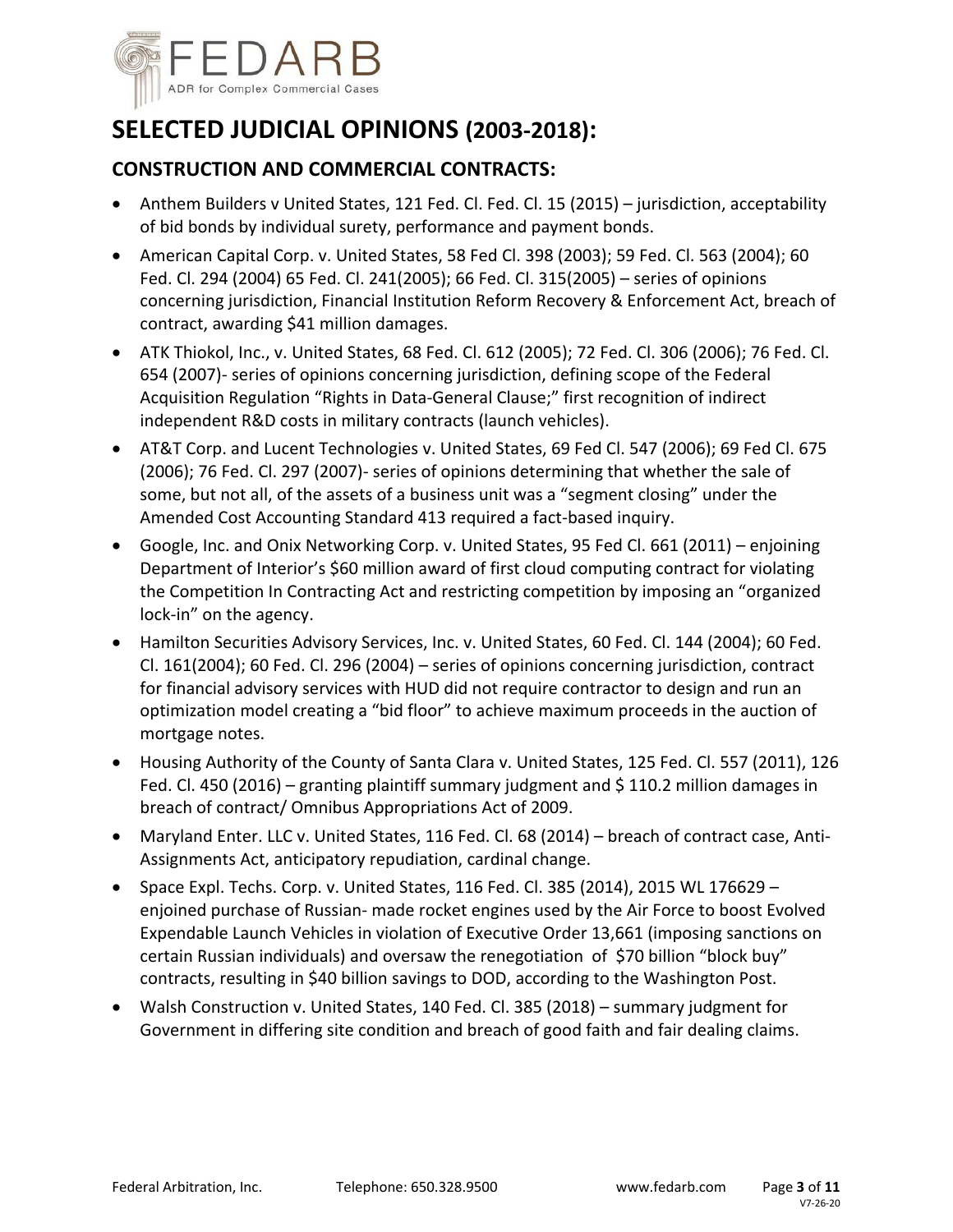

## **ENERGY AND OIL:**

- Chevron U.S.A. v United States, 71 Fed. 236 (2006); 72 Fed. Cl. 817 (2006); 76 Fed. Cl. 442 (2007); 80 Fed. Cl. 340 (2008); 83 Fed Cl 209 (2008); 83 Fed Cl. 209 (2008); 83 Fed Cl. 313 (2008); 110 Fed. Cl. 747 (2013); 116 Fed. Cl. 202 (2014) – series of opinions concerning jurisdiction, attorney‐client, work product, and crime‐fraud privileges, breach of contract arising from misconduct by the Department of Energy in the allocation of oil reserves in California, awarding damages and plaintiff attorney fees, as a sanction for the Government's conduct concerning the assertion of privilege.
- Pacific Gas and Electric Co., Southern California Edison Company, San Diego Gas & Electric Company, and the People of California, 114 Fed Cl. 146 (2013); 122 Fed. Cl. 315 (2015); 121 Fed. Cl. 281 (2015) – series of opinions on jurisdiction, denying private utilities standing, because of no privity of contract with two federal power authorities involved in the sale of wholesale electric
- $\bullet$  Shell Oil Co., et al. United States, 123 Fed Cl. 707 (2015); 130 Fed. Cl. 8 (2017) series of cases concerning jurisdiction, breach of contract and awarding \$99.5 million damages and interest, arising from CERCLA costs incurred in operating refinery facilities.
- Systems Fuels v. United States, 66 Fed. Cl. 722 (2005); 73 Fed. Cl. 206 (2006); 78 Fed. Cl. 769 (2007); 79 Fed. Cl. 37 (2007) 79 Fed. Cl. 182 (2007); 92 Fed. Cl. 101 (2010); 111 Fed. Cl. 381 (2013); 120 Fed. Cl. 737 (2015) – representative of numerous breach of contract cases arising under the Nuclear Waste Policy Act with opinions concerning jurisdiction, liability, awarding multi‐million dollar damages.

#### **PATENT:**

- Advanced Aerospace Technologies v. United States and Boeing, 122 Fed. Cl. 281 (2015), 124 Fed. Cl. 282 (2015) 125 Fed. Cl. 581 (2016) – series of opinions re construction of patent claims concerning launch and recovery system for unmanned aerial vehicle (drone) system used on Navy ships, infringement, attorney‐client privilege.
- Beacon Adhesives, Inc. v. United States, 134 Fed. Cl. 26 (2017) construction of patents claims concerning method of manufacturing Ammunition Articles Comprising Light‐Curable Moisture Preventative Sealant.
- Honeywell International, Inc. v. United States, 65 Fed. Cl. 809(2005); 66 Fed. Cl. 400(2005); 70 Fed. Cl. 424 (2006); 71 Fed. Cl. 759 (2006); 81 Fed. Cl.224 (2008); 81 Fed. Cl. 514 (2008); 107 Fed Cl. 659(2012) – series of opinions re. construction of patent claims concerning night vision goggle technology, infringement, and 4.2% royalty damages (arising in standard setting) and delay compensation, Secrecy Act claims.
- Mynette Technologies, Inc. v. United States, 139 Fed. Cl. 336 (2018) construction of patent means plus function claims concerning switchable e‐passports, including shielding, radio frequency shielding, and Electronically switchable RFID Tags.
- USHIP v. United States and IBM Corp., 98 Fed. Cl. 396 (2011); 102 Fed. Cl. 326 (2011) construction of patent claims concerning system for maintaining collected items/automatic package shipping machine and infringement claims.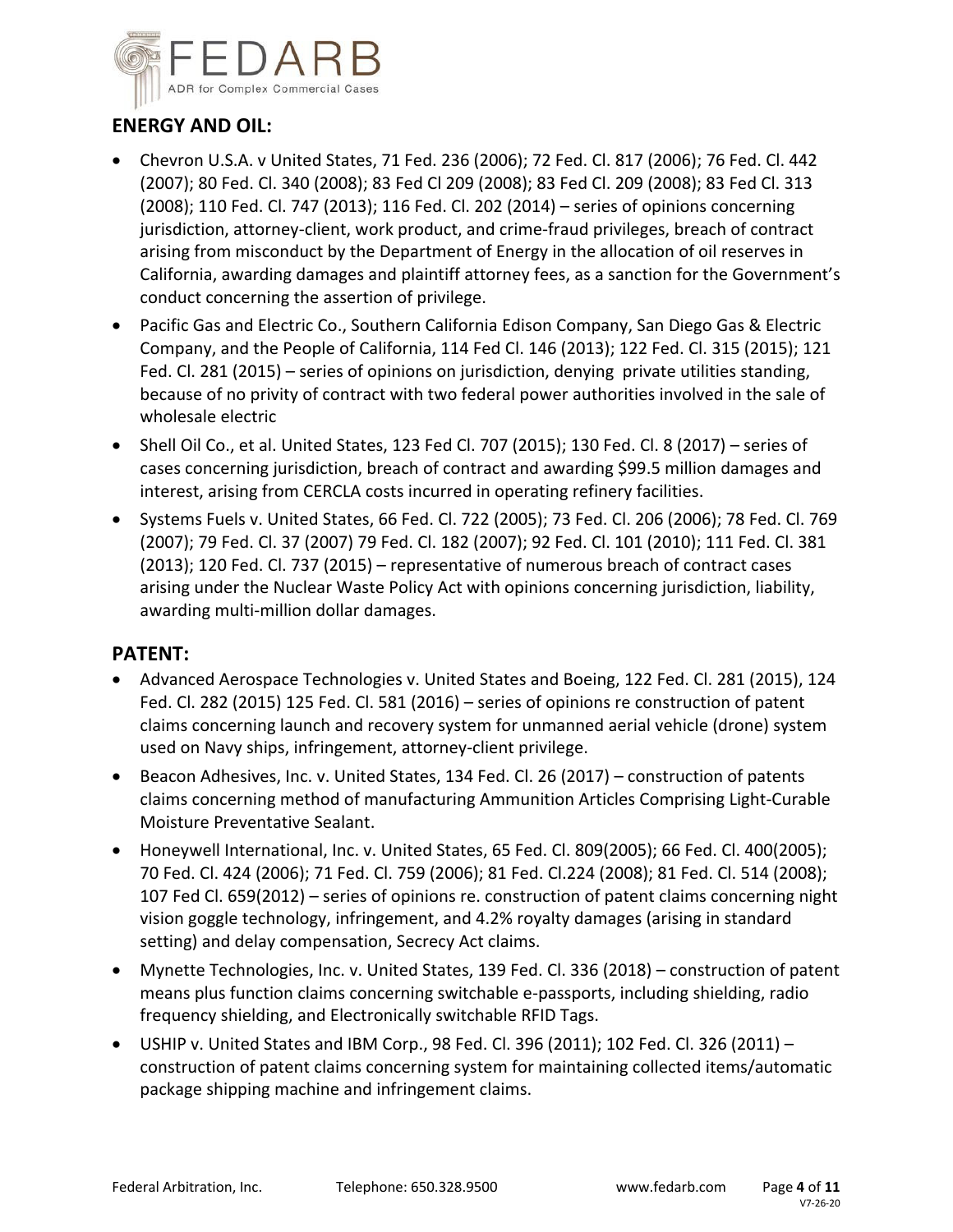

### **WATER AND LAND DISPUTES:**

- In Re Addicks and Barker Flood‐Control Reservoirs v. United States, Civil Sub‐Master Docket No.17‐9002 – Downstream Cases‐ Managed potential class action pre‐trial proceedings and appointment of lead counsel in Takings Clause claims. May 2019 trial date delayed, because of Government shut‐down.
- Davis Wetlands Bank, LLC v. United States, 114 Fed. Cl. 113 (2013) Army Corps' refusal to issue wetland credits to mitigation bank, as authorized by the Clean Water Act, was not a breach of contract.
- Sacramento Grazing Assn. v. United States, 66 Fed. Cl. 211 (2005); 96 Fed. Cl. 175; 2017 WL 5029063 (2017) – series of opinions concerning grazing and water rights in the State of New Mexico and impact of the Endangered Species Act on private property rights.
- Vane Minerals (US) LLC. v. United States, 111 Fed. Cl. 253 (2013) granted motion to dismiss surface coal mining claims filed under Federal Land Policy and Mining Act of 1877, because of intervention in related federal cases.
- Waverly View Investors v. United States, 135 Fed. Cl. 750,136 Fed. Cl. 593(2018) Takings Clause claim regarding potential CERCLA and Clean Water Act violations.

#### **OTHER:**

- Altair Global Credit Opportunities Fund (A) LLC et al v. United States, 138 Fed. Cl. 742 (2018) – determining that the members of an Oversight Board, established by the Puerto Rico Oversight, Management, and Economic Stability Act of 2016, were "Officers of the United States," so that the Court had jurisdiction over Takings Clause claims concerning \$3.15 billion Puerto Rico bonds, secured by employer contributions to the Puerto Rico Employee Retirement System, but stayed the case until a final decision issued in bankruptcy proceedings. Judge Braden also suggested, in her opinion, that, the Oversight Board members were appointed in violation of the separation of powers. Subsequently, the United States Court of Appeals for the Second Circuit in Aurelius Investment, LLC v. Commonwealth of Puerto Rico (Nos. 18‐18‐1671, 18‐1746,18‐1787) (Feb. 15, 2018) also held that the Oversight Board members were "Officers of the United States" and the appointment of the Board members violated the Appointment Clause of the Constitution.
- American Airlines v. United States, 68 Fed.Cl.723 (2005); 71 Fed Cl. 744 (2006); 75 Fed. Cl. 2237 (2006); 77 Fed. Cl. 672 (2007) – Government did not have authority to impose uncollected user fees on airline, either under the Immigration User Fee or Agriculture Inspection Fee Acts.
- American Bankers Assn. Inc. v United States, 135 Fed. Cl. 136 (2017) trade association failed to allege individual monetary injury, nor did any member assign a right to recover, and neither the Federal Reserve Act nor Omnibus Budget Reconciliation Act of 1993 guaranteed a bank the right to receive a dividend rate at a rate certain or at the historical 6% rate.
- Veterans Tech., LLC v United States, 138 Fed. Cl. 121 (2018), 133 Fed. Cl. 146 (2017) Small Business Administration Determination on Standards and Size Determination, denying a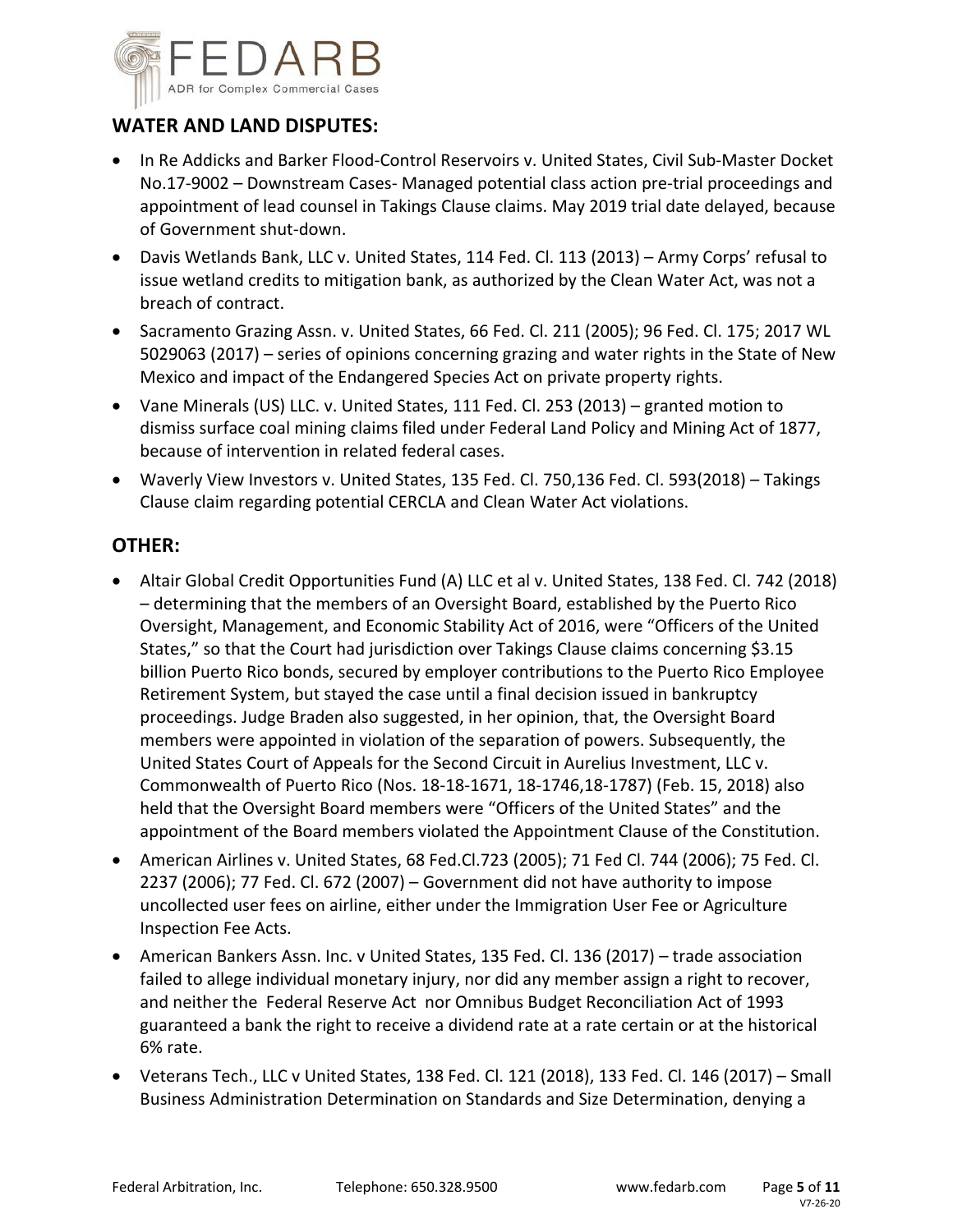

small defense contractor a contract awarded by the Ballistic Missile Defense System, was arbitrary, capricious, and not supported by the Administrative Record.

## **BOARD OF DIRECTORS APPOINTMENTS – (AS OF JULY 1, 2020)**

- Dustoff Technologies, Inc., St. Augustine, Florida IT & Logistics Solutions Provider For: IT Project Management; IT Infrastructure Modernization, DoD Enterprise Architecture Implementation, Artificial Intelligence Integration And Evaluation.
- LegalSifter, Inc., Pittsburgh-International Artificial Intelligence And Software Provider That Reviews, Extracts, And Stores Contract Data in the Cloud For Businesses and Law Firms.
- Smoot Company and Smoot Construction Corporation Third Generation General Contracting And Construction Companies With Offices In Columbus, Cincinnati, and Washington, D.C.
- Washington Legal Foundation- Legal Policy Advisory Board- The Nation's Most Preeminent Non‐Profit Law Firm Devoted Exclusively To Promoting, Protecting, And Preserving America's Free‐Enterprise System Though Litigation, Publication, And Communication.

# **SELECTED LECTURES, PRESENTATIONS, & PUPLICATIONS ‐ (2010 TO DATE)**

- July 27, 2020 –Chief Judge Susan G. Braden (Ret.) will speak at the Administrative Conference
- of the United States on recent administrative law cases in the United States Court of Appeals for the Federal Circuit and the United States Supreme Court.
- June 17, 2020 Chief Judge Susan G. Braden (Ret.) was the Luncheon Speaker Conversation at the Intellectual Property Owner's Association, "Observations About The USPTO Section 101 Guidelines On Patent Eligible Subject Matter And The Patentability Of Artificial Intelligence."
- June 9, 2020 Chief Judge Susan G. Braden (Ret.) appeared on a panel with Hans Sauer, Deputy General Counsel and Vice President For The Intellectual Property, Biotechnology Innovation Organization and David Korn, Vice President of Intellectual Property and Law, Pharmaceutical Research and Manufacturers of America (PhRMA) discussing "Patents and Innovative Industries," Antonin Scalia School of Law, George Mason University, WIPO‐ Center For The Protection Of Intellectual Property.
- March 28, 2020 –Chief Judge Susan G. Braden (Ret.) appeared on a panel with Chief Judge Sharon Prost, United States Court of Appeals for the Federal Circuit, Chief Judge David Leonard Stark of the District of Delaware, and Judge David P. Shaw at the United States International Trade Commission to discuss "Supreme Court and Patent Law," at the 17th Annual Intellectual Property Law Seminar at the Howard Law School.
- February 20‐22, 2020 Judge Susan Braden (Ret.) was an invited guest to participate at the Naples Intellectual Property Roundtable, Naples, Florida to discuss recent jurisprudence in intellectual property law and pending patent reform legislation.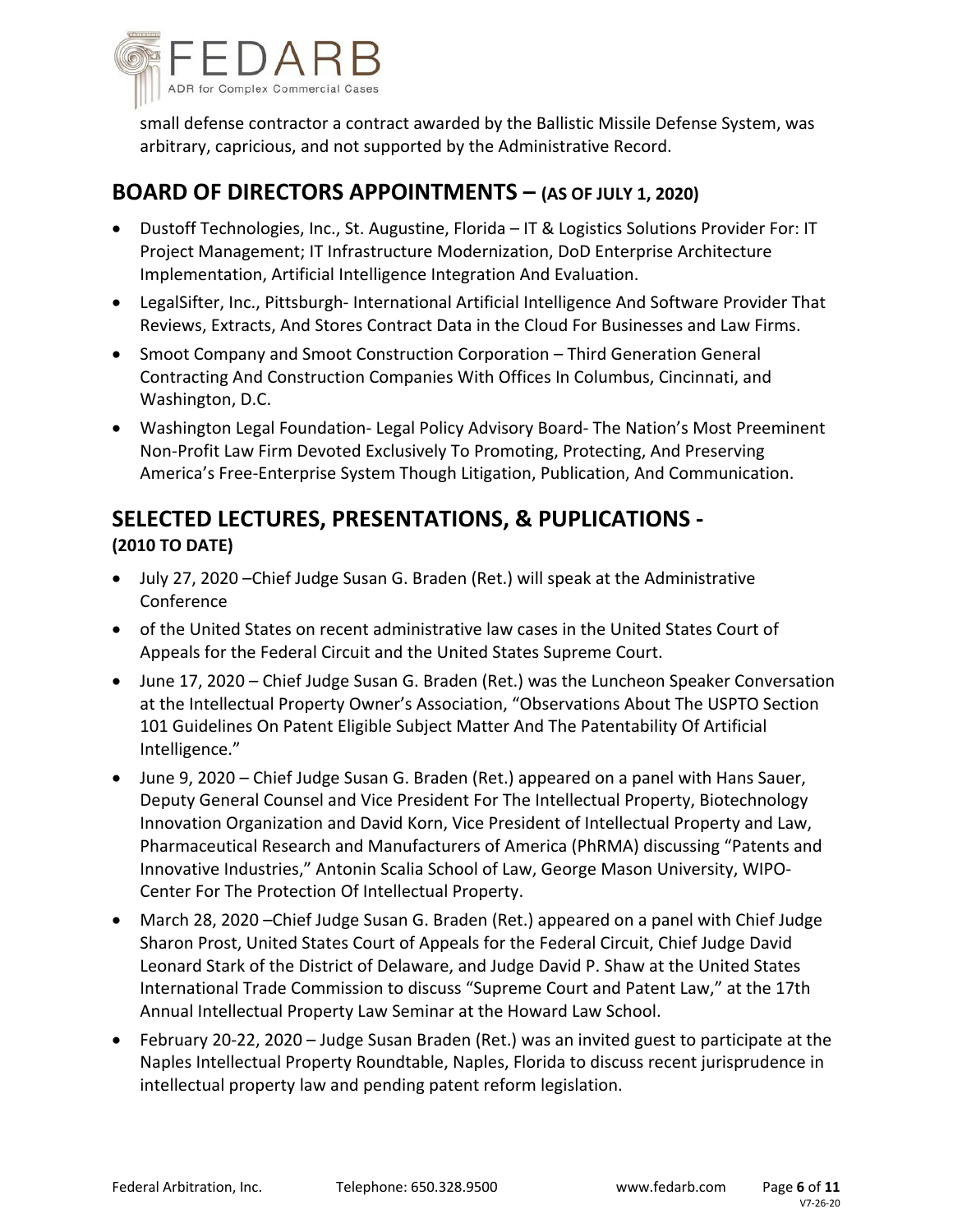

- April 9, 2019 Judge Susan Braden (Ret.) moderated a panel discussion at the Giles Rich Inn of Court‐ Federal Circuit, "Artificial Intelligence and the Administration," with: Andrei Iancu, Undersecretary of Commerce and Director of the U.S.P.T.O, ; and Dr. Lynne E. Parker, Assistant Director for Artificial Intelligence, White House Office of Science and Technology Policy.
- March 1, 2019 Judge Susan Braden (Ret.) participated on a panel with: Federal Circuit Judge Jimmie V. Renya; Judge Leonard P. Stark (D. Del.); and Judge David Shaw, U.S.I.T.C. at the 16th Annual Intellectual Property Seminar at the Howard Law School.
- September 21, 2018 -Judge Braden appeared on a panel at the Georgia Bar Association Annual Intellectual Property Law Institute to discuss Sovereign Immunity and Standing Issues in the Federal Circuit.
- July 25, 2018 ‐Judge Braden delivered the keynote address at the I5th Annual World Congress Summit on Protecting Innovations in the Financial Services Industry, New York, New York.
- March 16, 2018 Chief Judge Braden appeared on a panel "The State of the Court of Federal Claims & the Boards of Contract Appeals" at the 2018 Federal Circuit Judicial Conference, moderated by Michael Schaenhold, Greenberg Traurig.
- March 16, 2018 ‐Chief Judge Braden appeared on a panel "Tribunal and Agency Panel" at the 2018 Federal Circuit Judicial Conference, moderated by Circuit Judge Kara Stoll.
- March 2, 2018 Chief Judge Braden appeared on the Judges' Panel at the 15th Annual Howard Law School Intellectual Property and Social Justice Seminar with Don Dunner, Finnegan Henderson, Judge Kara T. Stoll, United States Court of Appeals for the Federal Circuit, and David P. Shaw, Administrative Law Judge, United States International Trade Commission.
- February 22, 2018 ‐Chief Judge Braden moderated a panel at the Giles S. Rich Inn of Court: "The Supreme Court Rules; Should Congress Respond?" The panelists included: Paul Clement, Kirkland Ellis; Mark Perry, Gibson Dunn; and David Kappos, Cravath.
- February 20, 2018 ‐Chief Judge Braden appeared on a panel at the ABA Bid Protest Luncheon to discuss the RAND Report on Department of Defense bid protests.
- December 1, 2017 Chief Judge Braden participated in a working session to review Chapters 2‐ 3, Preliminary Draft No. 3 of the American Law Institute RESTATEMENT OF THE LAW OF COPYRIGHT in Philadelphia.
- October 25, 2017 Chief Judge Braden was a panelist at the George Mason Law School Public Contracting Institute Program, "The Future of Government Contracts – Bid Protests," moderated by Professor Emeritus Ralph C. Nash, George Washington Law School
- September 26, 2017 Chief Judge Braden participated on a panel "Innovation and Patent Litigation Forum Trends: US, UK, EU, Korea," Federal Circuit Bar Association and European Patent Lawyer Association, London.
- August 11, 2017 Chief Judge Braden was the featured speaker at the American Bar Association Public Contract Law Section Annual Meeting Luncheon in New York, New York.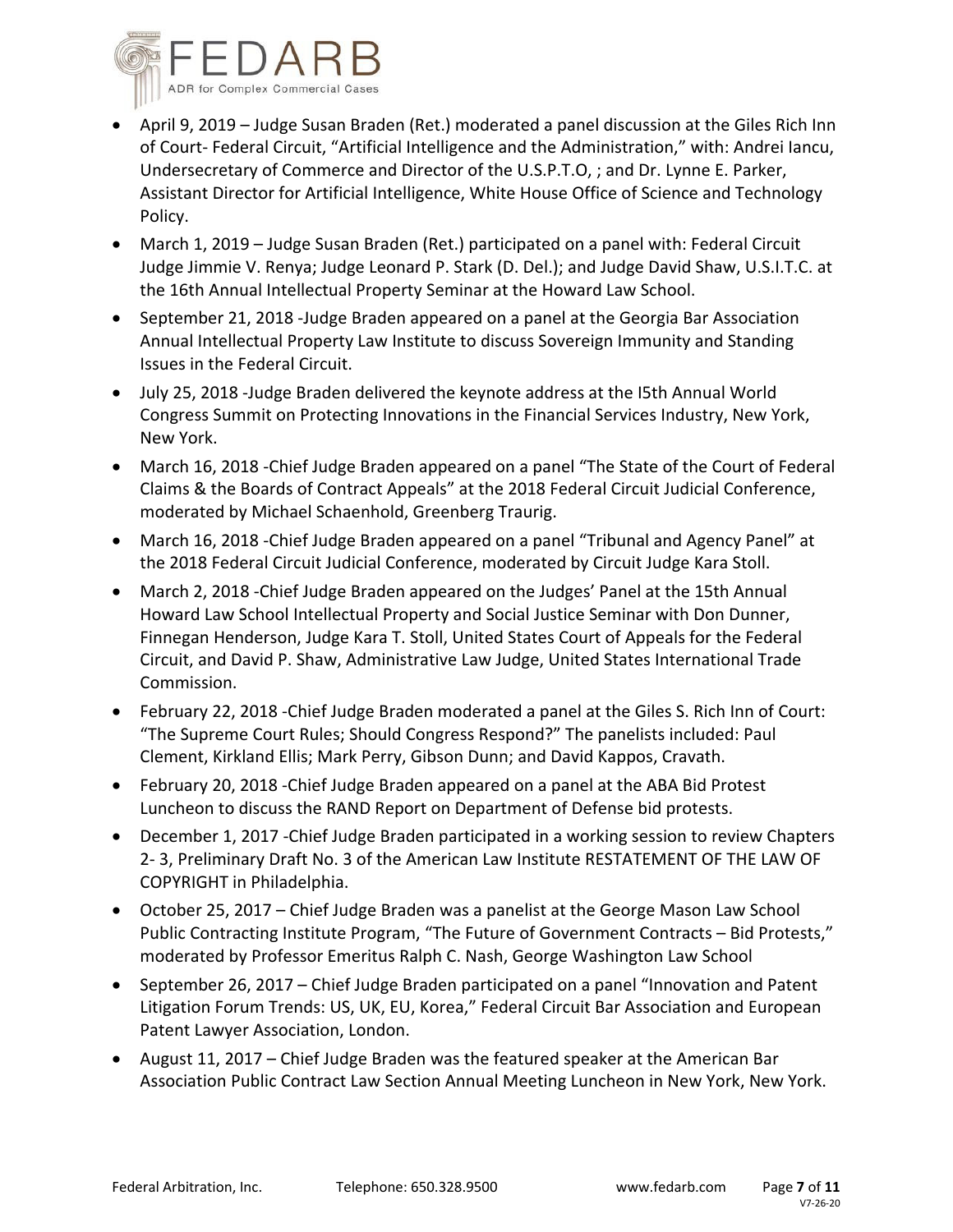

- June 24, 2017 Chief Judge Braden was a panelist at the Federal Circuit's Bench & Bar Conference in Coeur d'Alene, Idaho. "The Reviewed Adjudicators And Change."
- April 26, 2017 Chief Judge Braden was a panelist with Cherie Owen, Jones Day, Jade C. Totman, Senior Counsel, The Boeing Company, and William Ragel, Senior Trial Counsel, Department of Justice to discuss "Bid Protests And Solicitation Ambiguities" at the Federal Circuit Bar Association 2017 Government Contracting Summit.
- March 10, 2017-Judge Braden was a panelist at the Project on the Foundations of Private Law hosted by Harvard Law School and The George Washington University Law School on "Intellectual Property, Private Law, And The Supreme Court."
- February 16, 2017 Judge Braden moderated a panel at the Giles S. Rich Inn of Court on the current patent docket of the United States Supreme Court. The panelists include: Paul D. Clement, Kirkland & Ellis; Carter Phillips, Sidley & Austin; and Kannon Shanmugam, Williams & Connolly.
- November 17, 2016 Judge Braden moderated a panel at the Federalist Society Annual Meeting, "Courts v. Congress: What Is A Patentable Invention?" The panelists included Professor Adam Mossoff, Antonin Scalia Law School and Professor Joshua D. Sarnoff, DePaul University College of Law.
- November 9‐11, 2016 Judge Braden participated in a working session to review Chapter 1‐ 2 Preliminary Draft No. 2 (Oct. 14, 2016) of the American Law Institute's RESTATEMENT OF THE LA w OF COPYRIGHT. Judge Braden is one of nine federal judicial advisors, and the only trial judge appointed.
- August 2016 ‐Judge Braden was one of the ten federal judges selected for the Judicial Advisory Board, Patent Case Management, Federal Judicial Center (2016).
- April 6, 2016 ‐Panelist, "Ethics Roundtable," 3 pt annual ABA Intellectual Property Law Conference, Bethesda, Maryland.
- March 11, 2016-Panelist on claim construction panel at AIPLA's Quarterly Journal Symposium at George Washington University.
- January 21, 2016 ‐Chair of Giles S. Rich American Inn of Court Program on "Non‐Price Predation and Patent Litigation ‐The Elephant In The Courtroom," Washington, D.C.
- December 2-4, 2015 -Attended the first Advisory Meeting to review and discuss Preliminary Draft l of the AEl's New RESTATEMENT OF THE LAW OF COPYRIGHT in Philadelphia. Judge Braden is one of nine federal judicial advisors, and the only trial judge appointed.
- October 27, 2015 Women Global IP Summit mock arbitration.
- May 12, 2015 -Panelist, "Tips and Trends: Litigating Patent Cases In The Federal Courts," Symposium on Intellectual Property, The George Washington University Law School, Washington, D.C.
- March 13, 2015 -Moderator, "Adjudicating Intellectual Property Claims in the United States Court of Federal Claims," Institute for Intellectual Property Law and Social Justice Seminar, Howard University Law School, Washington, D.C.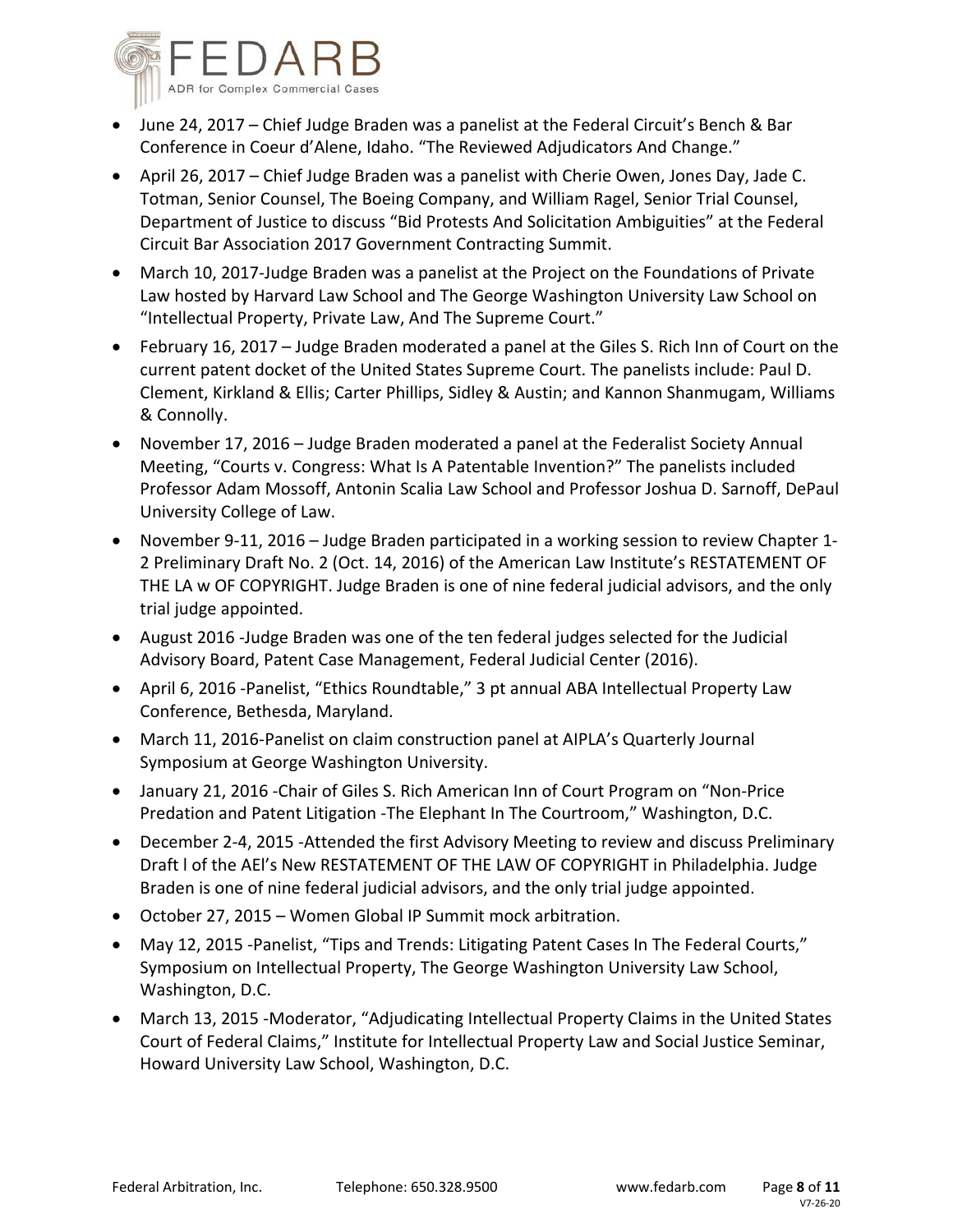

- March 13, 2015- Panelist, "Remarks from the Bench," Institute for Intellectual Property Law and Social Justice Seminar, Howard University Law School, Washington, D.C.
- October I, 2014 Panelist, "Making Your Case" Event, 2014 ChIPs Women in IP Global Summit, Washington, D.C.
- April 16, 2014 Moderator, Interview of recent appointments to the United States Court of Appeals for the Federal Circuit: Judge Raymond T. Chen, Judge Todd Hughes, and Judge Richard Gary Taranto, Friday Tax Luncheon Group, Washington, D.C.
- March 14, 2014 Panelist, "Remarks from the Bench on Effective Advocacy in Patent Cases," Institute for Intellectual Property Law and Social Justice Seminar, Howard University Law School, Huntsville, Alabama.
- December 5, 2013 Speaker, "A Discussion Of Proposals Related to Copyright and Patent Small Claims Procedures," Committee on Federal‐State Jurisdiction of the Judicial Conference of the United States, Washington, D.C.
- October 25, 2013 Roundtable Participant, "Altai @ 21: The Past, Present, and Future of Software Copyright Law," Berkeley Center for Law & Technology, Berkeley, California.
- June 28, 2013 Panelist, "International Harmonization of Minimum Standards on PCIPA," J\IPLNAIPPI/FICPI Colloquium, Paris France.
- June 21, 2013 Moderator, "Patent Adjudication Townhall," The Federal Circuit Bar Association's 2013 Bench & Bar Conference, Colorado Springs, Colorado.
- May 17, 2013 Moderator, "Patent Law and Global Economic Competition," International Legal Forum, St Petersburg, Russian Federation.
- May 1, 2013 Panelist, "Small Claims Patent Court: Does the US. Need It?" American Intellectual Property Law Association Spring Meeting, Seattle, Washington.
- April 23, 2013 Panelist, Judge's Panel on the "Relationship Between the United States Court o Appeals for the Federal Circuit and Other Forums Under Its Appeals Jurisdiction," Pauline Newman American Inn of Court, Arlington, Virginia.
- March 22, 2013 Panelist, "Conversation with Judges on Patent Litigation and Trends," Institute for Intellectual Property Law and Social Justice Seminar, Howard University Law School, Washington, D.C.
- February 28, 2013 Panelist, "The Judicial Perspective: How, Where and Why," Patent Small Claims: The Next Big Idea, AIPLA Symposium, Chicago, Illinois.
- February 8, 2013 Moderator, "Small Patent Claims Forum," ABA Midyear Meeting, Dallas Texas.
- November 16, 2012 Panel Member, "Judge's Views On Litigating Complex Cases," National Asian Pacific American Bar Association, 24th Annual Convention, Washington, D.C.
- October 29, 2012 Speaker, "New Developments in US. Intellectual Property Law," American Center, Prague, Czech Republic (Invitation from U.S. Ambassador).
- October 10, 2012‐ Panel Member, "Trial Court Panel," Inaugural Women in IP National Summit, Washington, D.C.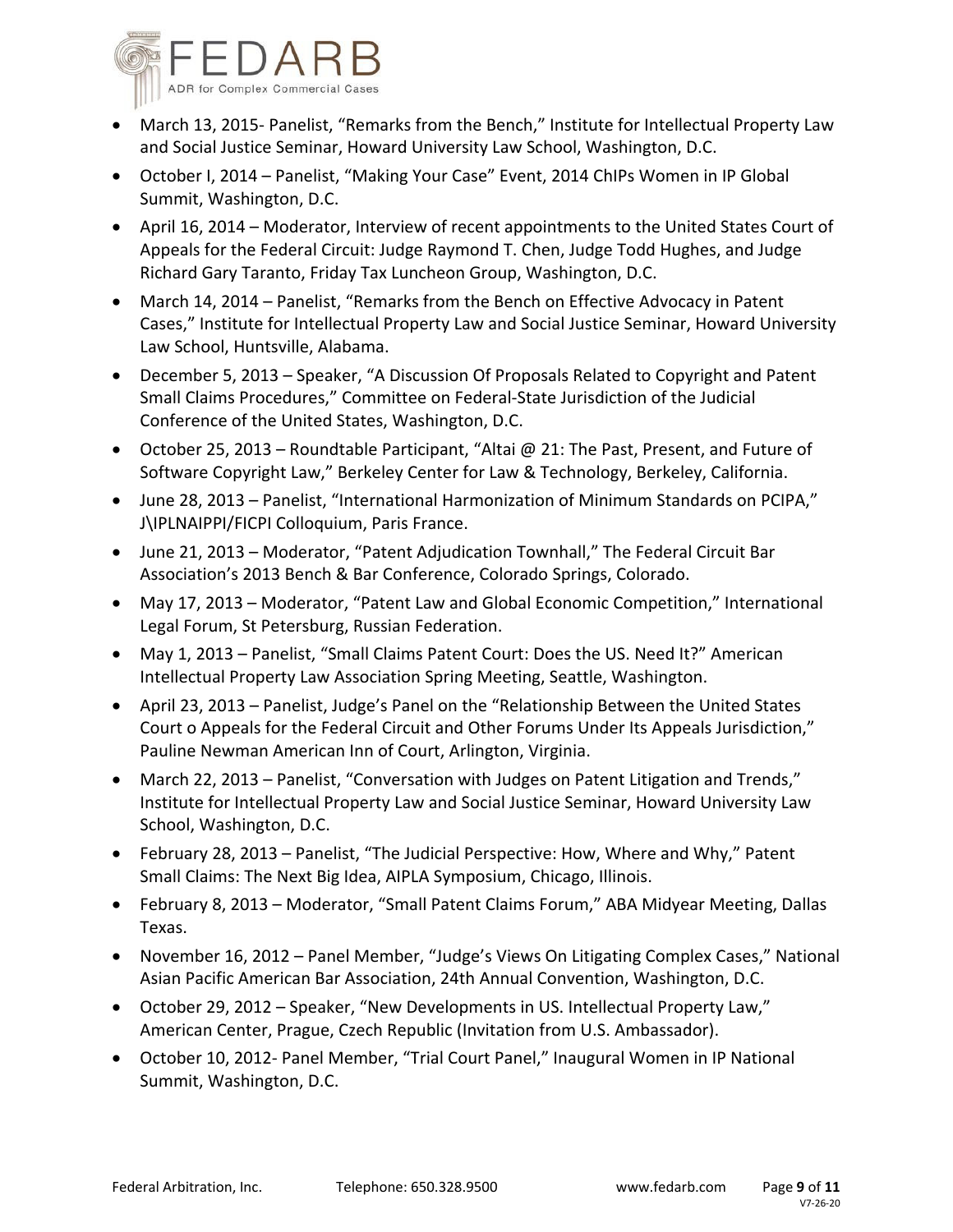

- October 1, 2012 Presenter and Roundtable Participant, "Patent Small Claims Court Forum," United States Patent and Trademark Office, Alexandria, Virginia (Invitation from Undersecretary of Commerce and Director of the USPTO David J. Kappos).
- September 13, 2012 Moderator, Interview of recent appointments to the United States Court of Appeals for the Federal Circuit: Judge Kathleen M. O'Malley and Judge Evan J. Wallach, Friday Tax Luncheon Group, Washington, D.C.
- September 11, 2012 Moderator, "A 'Small' Patent Claims Court: A Proposal," Giles S. Rich American Inn of Court, Washington, D.C.
- May 18, 2012 Panelist, "Sovereign Immunity and The United States Court of Federal Claims," St. Petersburg (Russia) Legal Forum and Address at St. Petersburg (Russia) State University of Economics and Finance‐Law Faculty (Invitation from the U.S. Department of State).
- March 9, 2012 Panel Member, "Judges∙ Views on Trying Patent Cases," Ninth Annual Intellectual Property Law Seminar, Institute for Intellectual Property & Social Justice, Howard University School of Law, Washington, D.C.
- September 21, 2011 Discussion with Circuit Judge Kathleen M. O'Malley and Circuit Judge Jimmie V. Reyna, United States Court of Appeals for the Federal Circuit, Interviewer, Giles S. Rich American Inn of Court, Washington, D.C.
- September 6, 201 I Reflections on "The Interdependence of Science and the Law," American Association for the Advancement of Science & Technology Fellowship Lunch, Washington, D.C.
- June 24, 2011 "Inequitable Conduct" Panel Member, the Federal Circuit Bar Association's 2011 Bench & Bar Conference, Key Biscayne, Florida.
- May 20, 2011 Trial Court Panel Member, U.S./Canadian Patent Symposium, sponsored by the Giles S. Rich American Inn of Court, the Intellectual Property Law Section of the American Bar Association, and the National Intellectual Property Section of the Canadian Bar Association, Washington, D.C.
- March 25, 2011 Panel Member, "A View From the Bench on the Role of the Expert Witness in Patent Litigation," New York Intellectual Bar Association, New York, New York.
- December 24, 2010-"Inequitable Conduct: The Defense of Last Resort," BNA Patent Trademark & Copyright Journal, Vol. 81, No. 1996.
- May 27, 2010 Panel Discussion on Recent Federal Procurement Decisions, United States Department of the Navy, Office of General Counsel's Annual Conference, Arlington, Virginia.
- May 13, 2010 ‐"The Evolving Landscape of Organizational Conflicts of Interest: Procurement Integrity and Industry Participation," American Bar Association's Section ofintemational Law, Washington, D.C.
- February 18, 2010‐"Bid Protests at the United States Court of Appeals for the Federal Circuit and the United States Court of Federal Claims 2009 In Review," Wwstlaw Government Contracts Year in Review Conference, Washington, D.C.